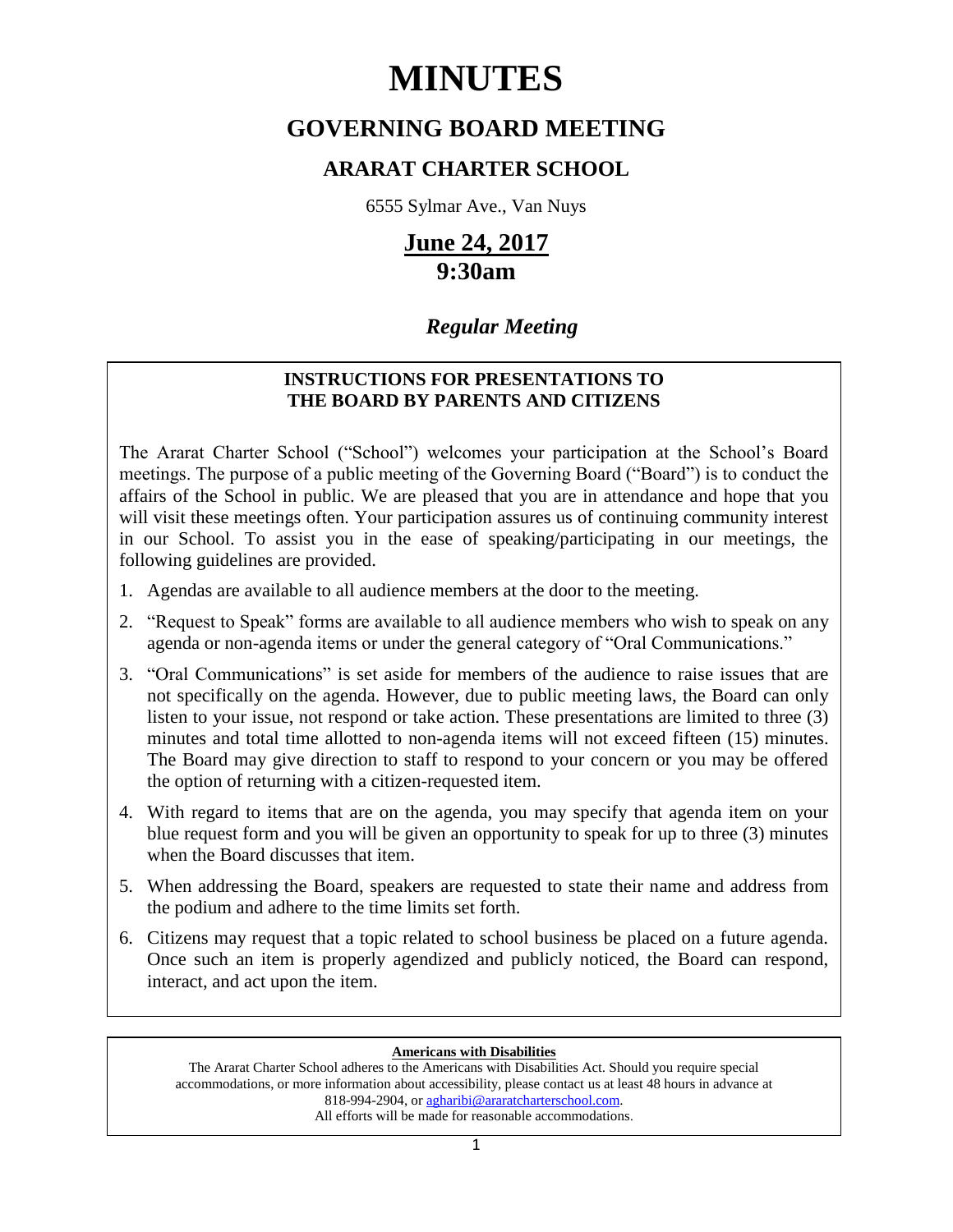#### **I. OPEN SESSION**

#### **A. CALL TO ORDER:**

Meeting was called to order by Board Chairperson, Shakeh Avakian at 9:52 pm.

#### **B. ROLL CALL**

|                      | Present | Absent |
|----------------------|---------|--------|
| Shakeh Avakian       |         |        |
| Marlena Gonzalez     |         |        |
| Lorena Gonzalez      |         |        |
| John Henderson       |         |        |
| Sylva Karayan        |         |        |
| Hermine Mahseredjian |         |        |
| Giuliana Velarde     |         |        |
|                      |         |        |

#### **C. APPROVAL OF MINUTES OF BOARD MEETING OF June 3, 2017**

Moved by: John Henderson Seconded by: Lorena Gonzalez Vote: Approved unanimously

#### **II. COMMUNICATIONS**

#### **A. ORAL COMMUNICATIONS:**

*Non-agenda items: no individual presentation shall be for more than three (3) minutes and the total time for this purpose shall not exceed fifteen (15) minutes. Ordinarily, Board members will not respond to presentations and no action can be taken. However, the Board may give direction to staff following a presentation.*

There were no oral communications or presentations at this time.

#### **B. FOR INFORMATION: CHAIRPERSON'S REPORT**. (Attachment)

#### 1. **Update on Facilities**

Mrs. Avakian and the Mr. Villela updated board on the visit to the Red Hook school currently under construction. (See attachment) The purpose of the visit was to give the Board an idea of what can be done with a site once purchased.

#### **C. FOR INFORMATION: PRINCIPAL'S REPORT.** (Attachment)

*This is a presentation of information that has occurred since the previous Board meeting. (Per attached report)*

Mr. Villela updated board on the following items: (See attached report)

- 1. **Update on School Calendar of Events**
- 2. **Update on Enrollment**
- 3. **Update on State Testing**

#### **D. FOR INFORMATION: FINANCIAL REPORT**

*This is an update from what has transpired since the last board meeting.* 

#### **1. Budget to Date Update from Edtec**

Levi Kirkland and Kristen Decker presented the ACS budget to date to the Board. (See attached)

#### **III. CONSENT AGENDA ITEMS**

*All matters listed under the consent agenda are considered by the Board to be routine and will be approved/enacted by the Board in one motion in the form listed below. Unless specifically requested by a Board member for further discussion or*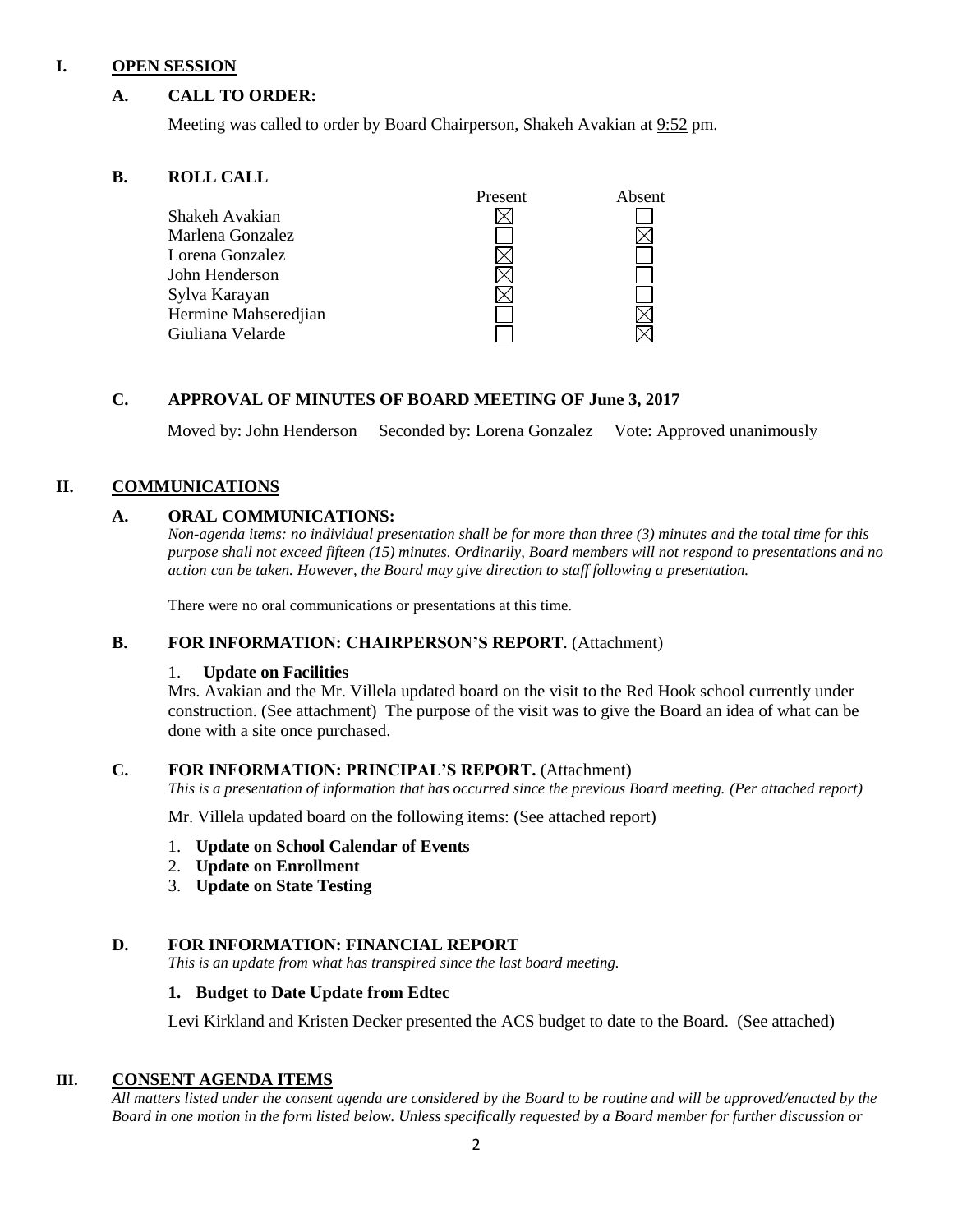*removed from the agenda, there will be no discussion of these items prior to the Board votes on them. The Principal recommends approval of all consent agenda items.*

#### **IV. ACTION ITEMS**

#### **A. Approval is Requested for Budget for 2017-2018 school year Recommend approval**

After discussion, the Board voted to approve the amended budget to include changes to the certificated salaries for the 2017-18 School Year as follows:

1 Teacher Salary to start at Step 2 with a 3% of base increase.

 Motion by: Lorena Gonzalez Seconded by: John Henderson Vote: Approved unanimously

2 Assistant Principal Salary to start at Step 2 with a 3% of base increase.

 Motion by: Lorena Gonzalez Seconded by: John Henderson Vote: Approved unanimously

3 Principal Salary to start at Step 3 with a 3% of base increase.

 Motion by: Lorena Gonzalez Seconded by: John Henderson Vote: Approved unanimously

#### **B. Approval is Requested for Local Control and Accountability Plan (LCAP)** (Attachment) Mr. Villela updated the Board on the LCAP goals and funding for the 2017-18 School Year. **Recommend approval**

#### Motion by: Lorena Gonzalez Seconded by: John Henderson Vote: Approved unanimously

#### **C. Approval is Requested for Edtec Two Year Service Contract for 2017-2019 Recommend approval**

 Motion by: John Henderson Seconded by: Sylva Karayan Vote: Approved unanimously

#### **D. Approval is Requested for Consolidation Application for Title Funding (CONAPP) for 17-18 school year.**

- **1. Application for funding**
- **2. Certification of assurances**
- **3. Protected Prayer policy**
- **4. Homeless Education Policy**

#### **Recommend approval**

Motion by: John Henderson Seconded by: Lorena Gonzalez Vote: Approved unanimously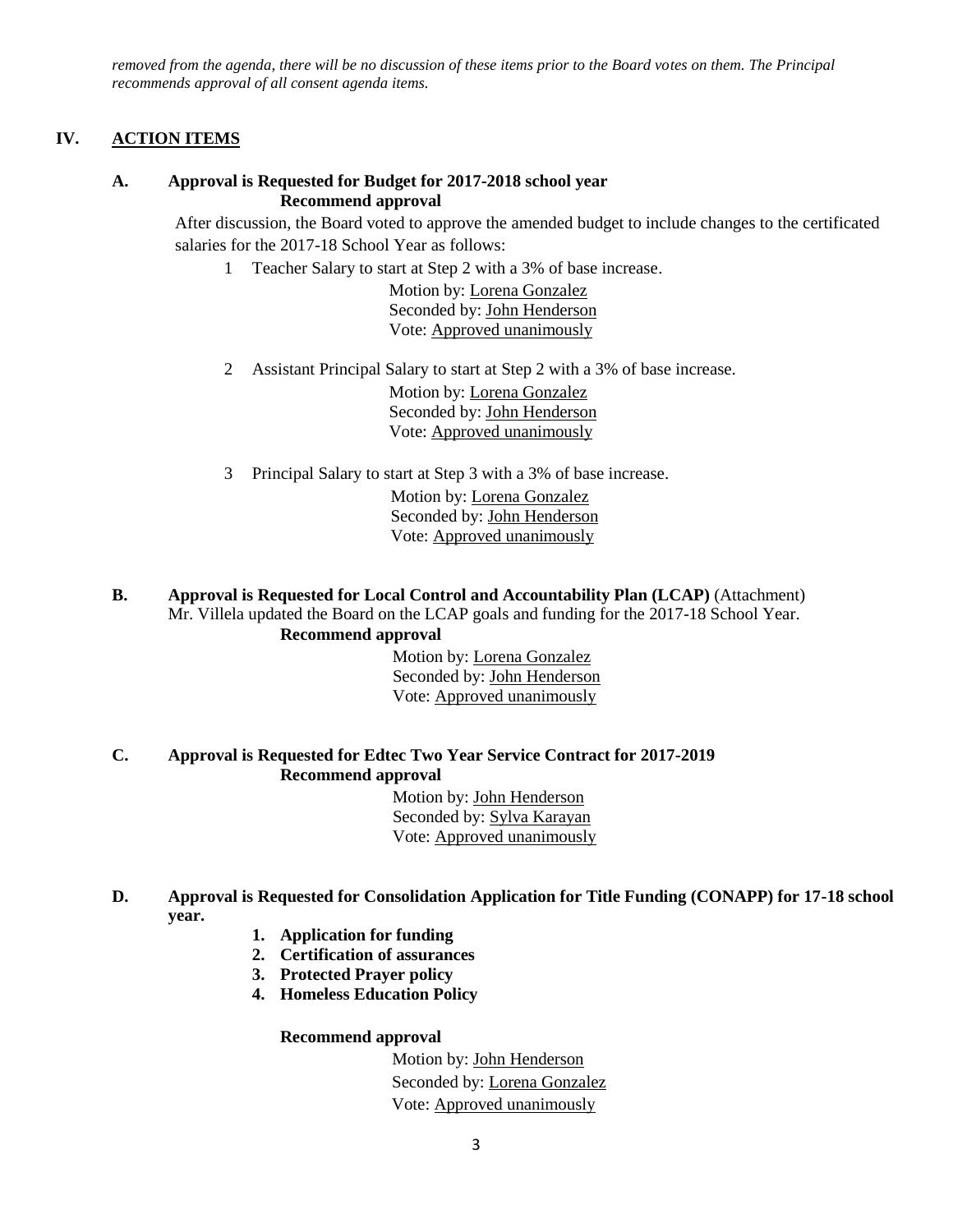**E. Approval is Requested for Kagan Professional Development to provide a one day in service on cooperative learning and student engagement, to include consultant fee and materials in the amount of \$4,499.00.**

#### **Recommend approval**

 Motion by: John Henderson Seconded by: Sylva Karayan Vote: Approved unanimously

#### **V. INFORMATION ITEMS**/**POSSIBLE ACTION:**

**A. Update on Salary Considerations for 17-18 school year**

#### **B. InSight Facilities Contract**

Mr. Villela updated the Board on the contract with Insight Facilities

#### **Recommend approval**

 Motion by: John Henderson Seconded by: Sylva Karayan Vote: Approved unanimously

#### **C. Update on Redevelopment of School Website**  The Board request staff to provide more information on this for the next meeting.

#### **D. Association Update**

#### **VI. CLOSED SESSION**

*Adjourned to Closed Session at\_*11:02am*\_ to consider and/or take action upon any of the following items:*

#### **Public Employee Employment (G.C. 54957)** Title:

- **Certificated Personnel Update**
- **Classified Updates**
- **Update on Certificated/Management**

**Public Employee Discipline/Dismissal/Release Conference with Legal Counsel – Anticipated Litigation**

#### **VII. PUBLIC SESSION – REPORT OUT OF CLOSED SESSION**

The Governing Board will report out any action taken in closed session, if any.

The meeting was reconvened to open session at 12:06pm .

The Board voted unanimously to release the Assistant Principal of ACS for no cause.

#### **V. FUTURE AGENDA ITEMS**

*The Board will consider items for future Board Meeting Agendas.*

- 1. Teacher requests presented to the Board Chairs on June 14, 2016.
- 2. ELA benchmarks
- 3. ELA materials